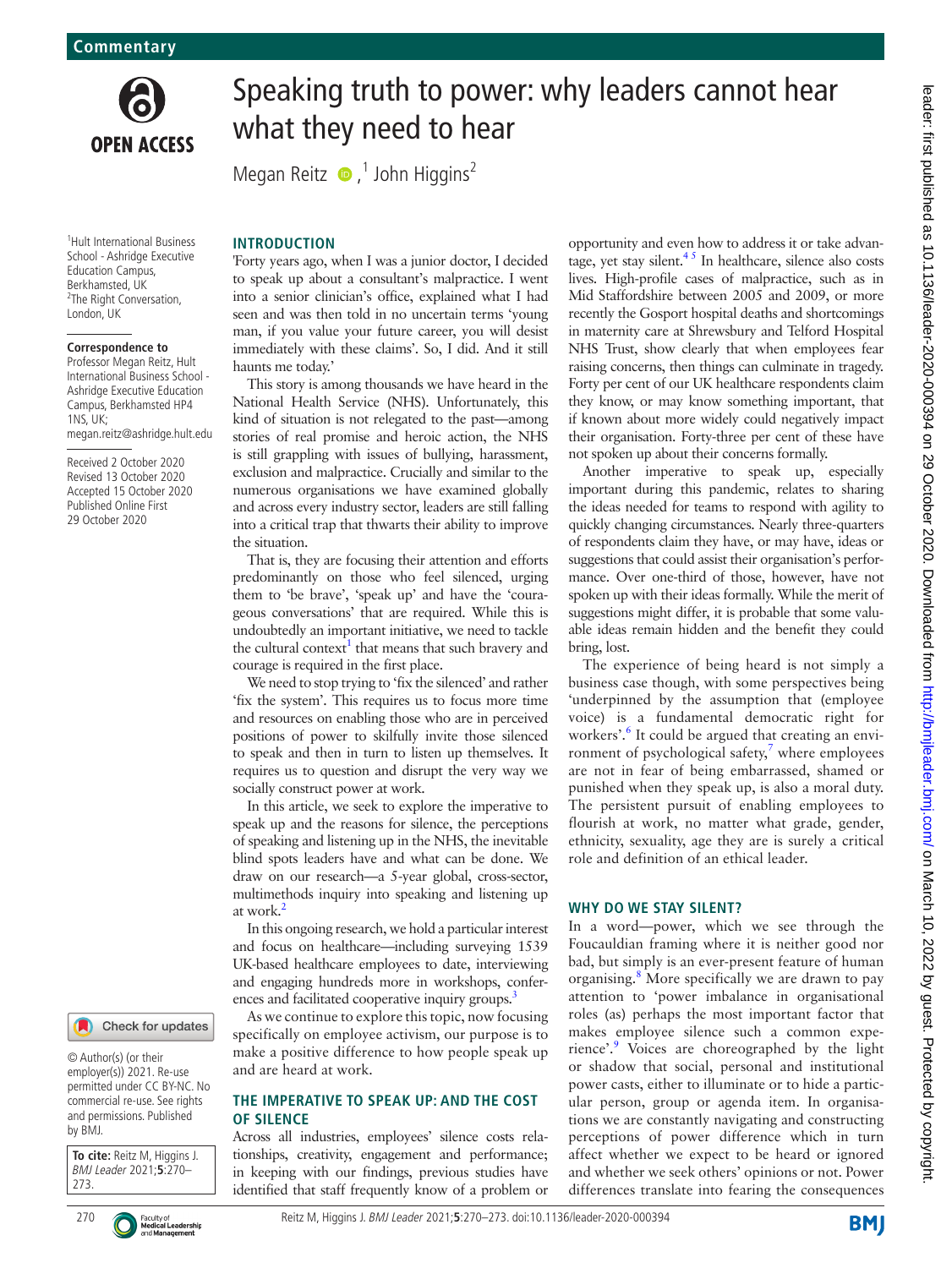of speaking up, especially being socially outcast. The number one reason published in our first report on survey results<sup>10</sup> for keeping quiet is the fear of being perceived negatively, closely followed by the fear of upsetting or embarrassing another person. At the time of writing this article, with over 5600 global survey respondents, these remain the top two reasons and they are the top two reasons also for UK healthcare respondents.

We are social beings, wanting to belong. To speak up (and to stay silent) is a political act that has consequences for our relationships—not to mention very real consequences for our careers and financial security.

At work, what is accepted as the truth reflects who has power. The powerful shape what goes onto the agenda, whose voices are prioritised and what gets acted on as a result of discussions.<sup>[11](#page-3-9)</sup> One interviewee reported how one Trust's Board engagement with Workforce Race Equality Standard data focused solely on the Trust's relative standing. The Board knew how to play the league table game, how to explain away or celebrate the Trust's ranking. What it did not seem able to talk about was decades of persistent, systemic discrimination and unfairness. No quick or obvious solution lay to hand, so opening up such conversations were unwelcome.

Too often power itself doesn't get talked about or it is ignored. However, power is a feature of all aspects of human relating and organising, it gets used and abused all the time—and when we pretend it isn't there we fall into investing in often overengineered processes and procedures which simply sustain the status quo, with underlying patterns of power, influence and politics remaining untouched. Barry Oshry's work is particularly strong when it comes to the impact of positional power and how different the world looks depending on whether you are at the top, in the middle or at the bottom. $^{12}$  $^{12}$  $^{12}$ 

We stay silent because we fear or respect the power of others. We stay silent when we do not believe we have the power to be heard or to make a difference. We silence others if they do not trust us to be interested in what they have to say. In the early stages of our inquiry we worked with a research diagnostic which indicated that in most cases people were about 30% more interested in their own opinion than that of others—although in some cases people were reported as being twice or three times more interested in themselves than others.

To be interested in others is more than a technical skill, it involves a specific life philosophy—a fundamental curiosity and humility. A commitment to 'power with or for*'* rather than 'power over*'*, a framing popularised by Fletcher and one with a strongly gendered layering.<sup>1</sup>

# **WHO SPEAKS AND WHO LISTENS?**

In our survey, we asked UK healthcare employees how often they felt that junior, middle and senior level employees spoke up in their organisation about issues of malpractice, to challenge ways of working and to offer ideas. [Table](#page-1-0) 1 shows the percentage of respondents who thought that the category of employees would usually, nearly always or always speak up. We also asked the respondents themselves how often they personally would speak

<span id="page-1-0"></span>

| How often do people in your organisation speak up<br>Table 1 |    |        |    |        |    |        |    |     |  |
|--------------------------------------------------------------|----|--------|----|--------|----|--------|----|-----|--|
| Usually always %                                             |    | Junior |    | Middle |    | Senior |    | You |  |
| About malpractice                                            | 59 | 62     | 66 | 75     | 70 | 84     | 80 | 95  |  |
| Challenging ways of<br>working                               | 21 | 25     | 46 | 54     | 63 | 76     | 48 | 88  |  |
| Offering ideas                                               | 31 | 36     | 56 | 64     | 64 | 81     | 65 | 91  |  |

<span id="page-1-1"></span>**Table 2** How often do you, and those senior to you, listen up **Usually always % Those senior You** About malpractice 68 *84* 94 *98* Challenging ways of working 35 *56* 87 *95* Offering ideas 40 *63* 91 *97*

**Commentary**

up—these results are shown in the last column. [Table](#page-1-1) 2 focuses on listening up, asking respondents whether they listened when others spoke up about malpractice, to challenge ways of working and to offer ideas, and whether they thought those senior to them did. In both tables, the numbers in black represent the responses of junior employees and the numbers in italic blue are the responses of senior employees.

For example, in [table](#page-1-0) 1, 59% of junior respondents thought that other junior employees would usually, nearly always or always speak up about issues of malpractice. Ninety-one per cent of senior employees claimed they would speak up with ideas. In [table](#page-1-1) 2, 68% of junior respondents thought that those senior to them would usually always listen up to issues of malpractice. Ninety-seven per cent of senior respondents felt that they would listen up to ideas offered by their colleagues.

When you look at these results in these two tables what is your reaction? Are you surprised? If so, pleasantly or unpleasantly? Do these results mirror your experience? If so, do you regard them as positive, negative or a bit of a mix?

We'd like to draw out three points that we have found to be the case in the overall response to the survey (which includes over 5600 respondents globally and from multiple industries) as well as in the responses from UK healthcare employees:

- 1. There is a perceived 'hierarchy of speaking up' where those who are junior are less likely to speak up than those who are more senior. Unsurprising perhaps, but this has consequences. It is often the junior employees who, because of the nature of their jobs, see issues and opportunities most immediately, who are most in touch with the actual rather than reported reality. They can be 'secret keepers' and their silence is concerning—particularly if you consider that the perception is that 41% would not usually speak up about malpractice.
- 2. The respondents rated their own likelihood of speaking up and listening up more highly in most cases than they rated others. In other words, they felt that they spoke up and listened up—but others did not. This is called the superiority illusion—a bit like when we are asked whether we are good drivers, nearly all of us think we are better than average. We aren't the problem—it's everyone else! The result is that we potentially wait for others to change rather than look in the mirror. We point at others and think *they* should speak up more or *they* should listen better rather than examine our own habits. If we all do this, then nothing changes.
- 3. There is a clear 'optimism' apparent in the responses of senior employees as compared with junior employees. Senior respondents think speaking up and listening up is happening more frequently *in every single category*, including their self-perceptions.

This last point is so stark and so consequential that we will expand on it below and lead into suggestions for leaders who wish to better enable others to speak up.

## **THE INEVITABLE 'ADVANTAGE BLINDNESS' OF LEADERS**

We apply labels and titles to one another all the time, in the blink of an eye, according to our blindspots<sup>14 15</sup> which are not always

Reitz M, Higgins J. BMJ Leader 2021;**5**:270–273. doi:10.1136/leader-2020-000394 271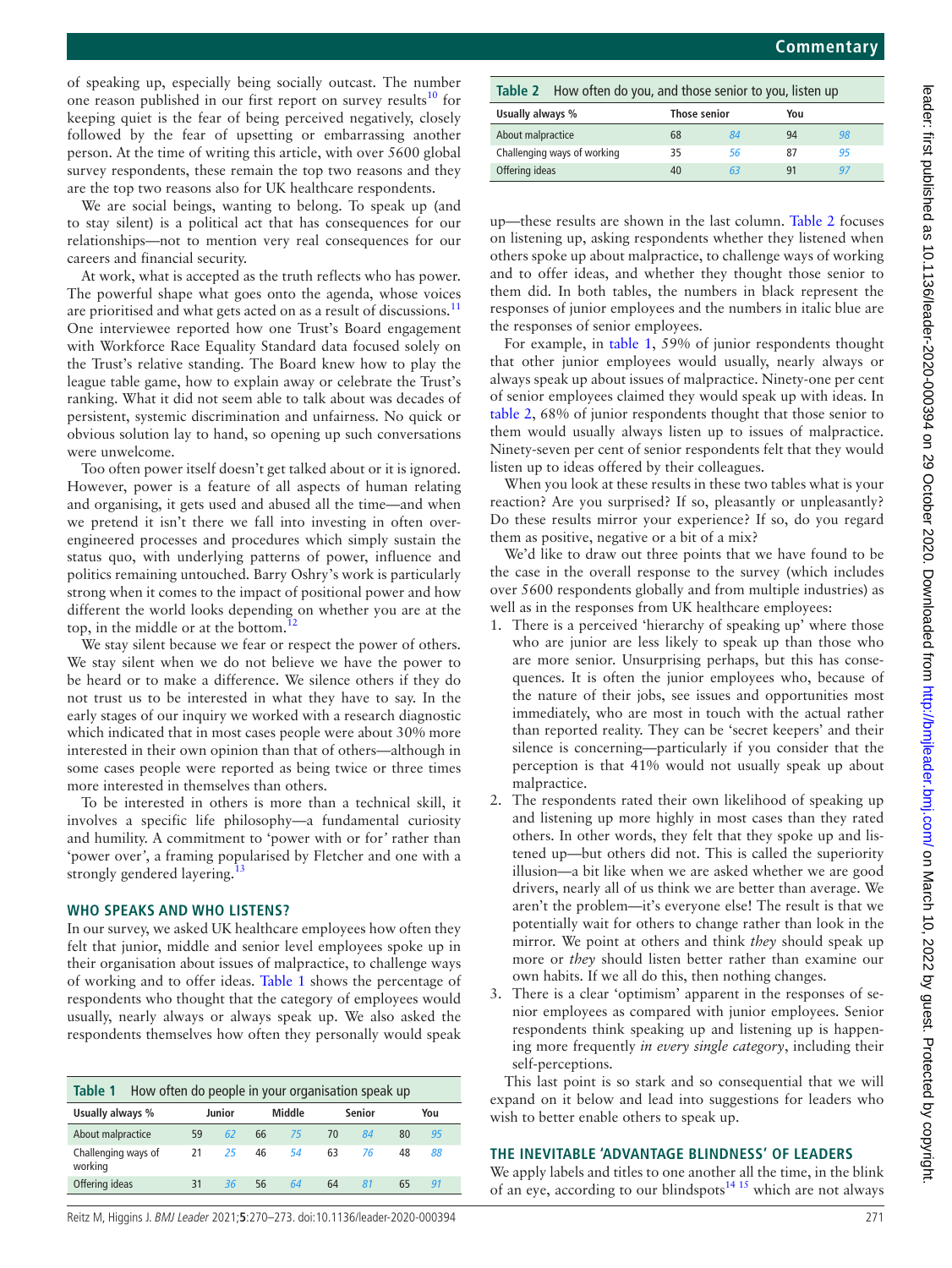<span id="page-2-0"></span>

|            | <b>Table 3</b> What happens when you speak up |                                |    |                          |  |  |  |  |
|------------|-----------------------------------------------|--------------------------------|----|--------------------------|--|--|--|--|
| % likely   |                                               | Speaking up about a<br>problem |    | Speaking up with an idea |  |  |  |  |
| Rewarded   | 13                                            | 19                             | 22 | 30                       |  |  |  |  |
| lgnored    | 48                                            | 32                             | 50 | 28                       |  |  |  |  |
| Suppressed | 33                                            | 21                             | 24 |                          |  |  |  |  |

ones we are aware of or comfortable admitting to (we all live with the history of where and when we grew up, even if we are not condemned to simply recreate it). Job title, gender, ethnicity, age, appearance, accent and a plethora of others. In turn, these labels each convey differing levels of status and authority, depending on how they are socially constructed in a specific context. The same label may convey very different expectations in different organisations, countries or circumstances.

If you are a leader in healthcare, in many cases you will be in possession of several titles and labels that give status and authority. A report last year by the NHS Confederation<sup>16</sup> states that 'the chairs and non-executive directors on boards that run NHS organisations in England have become less diverse over the last 15 years, with fewer people of black and minority ethnicity and women occupying the positions'. As a leader you may have not only the job title, but also be 'male' and 'white'. These are three labels that are generally socially constructed in ways that convey status. With status comes more positive experiences of speaking up and being heard.

Our research shows that the more senior you are the more you expect positive consequences from speaking up (additionally, if you are male you are also more likely to expect positive outcomes than if you are female).

When asked what would happen if they spoke up about a problem at work, [table](#page-2-0) 3 shows that 13% of junior UK healthcare respondents thought it likely they would be rewarded, 48% of them thought they would be ignored and 33% of them thought they'd be suppressed (in other words prevented from speaking up). Compare this to distinctly more positive responses (although arguably still worryingly poor) from senior respondents. A similar picture emerges when the situation of speaking up with an idea is considered.

If our experience of speaking up is generally positive, we anticipate positive consequences in the future and we are more likely to speak up. Here's the point: we then tend to think that others have similar experiences. We forget or diminish what our colleague Ben Fuchs calls our 'advantage blindness'[17](#page-3-14)—our privileged labels. So, we think it is as easy for everyone to speak up, we put the onus on them and tend to think that we therefore do not need to change our own behaviours.

There is another reason leaders are usually 'optimistic' (or, more provocatively, 'deluded'). Leaders' labels mean that those around them will tend to find them more intimidating. They are then less likely to offer honest feedback (if they are ever asked). This means that unless leaders work very skilfully in their questioning, then they are unlikely to be told, clearly, the true situation, particularly in relation to their own behaviour. This is the irony of attempting to improve one's ability to help others to speak up; others are unlikely to speak up to you to tell you what you need to do.

And if, as you read this, you are thinking 'luckily I'm quite good at that and everyone thinks I'm approachable', while that may be true, it may also be a sign that you have well and truly fallen into the trap we are describing.

So, what can leaders do?

# **ADVICE TO LEADERS**

Our research points to three areas where leaders can focus in order to become more adept at inviting others to speak up and then listening up. $18$ 

- 1. **Assume you are scarier than you think.** Nearly two-thirds of UK healthcare respondents believe they are never or rarely scary to those junior to them. This is almost certainly an underestimate. Even if leaders hold a clear intent to be approachable and endeavour to make others feel at ease, they are almost certainly more intimidating than they realise, because of the reasons stated above.<sup>19</sup> Many leaders rely on communicating and hearing from others through formal meetings, but our research shows that this is when we are at our most guarded (56% of junior respondents say that they are somewhat or very guarded at formal meetings). Leaders need to consider carefully and continue to inquire into how they might provide different forums and situations whereby they can hear all voices. It is likely that all leaders, no matter how skilled, need to do more work than they think.
- 2. **Question your 'little list' of whose opinion counts.** Over half of senior level respondents state that they always, nearly always or usually go to the same trusted person or group when seeking ideas or opinions. This is natural—and may make sense in some cases. However, we can find ourselves in an echo chamber, listening just to those who are on our 'little list' as an interviewee of ours called it, and never hearing from those who are not. Do you find that you seek opinions from those that look predominantly like you or do you know that you hear from a wide, diverse range of voices? This is the territory of unconscious bias. Eighty-eight per cent of senior respondents say that race never or rarely affects how they listen to others. Ninety per cent insist gender does not affect how they listen. This is highly unlikely to be the case. Just because we don't want these things to get in the way, doesn't mean that they don't. Leaders must face up to their own unconscious bias—one way to do this is to really notice their response to different people as they speak up. Who do you listen to and why? Without inquiry and then awareness, even if uncomfortable, we cannot change anything.
- 3. **Send 'speak up' rather than 'shut up' signals and responses.** Do you know what you look like in meetings when others are talking? Perhaps, if you use zoom, you have caught yourself frowning or looking distracted. We send signals all the time to others, and if we are in positions of power, those signals are acutely watched by others, interpreted (accurately or not) and those others either speak up or stay silent as a result. We have come across countless leaders in our research who either don't realise the 'shut up' signals they send—or they do realise, but don't care or don't know how to change. As important is the response you have when someone *does* speak up. It determines whether that person, and others who are observing or who will hear about it on the grapevine, choose to speak up in the future. A raised eyebrow might seem innocuous to you, but can silence others. Leaders need to know the signals and responses they send and develop the mindfulness to change those habits in the moment. Not an easy—but not an impossible—task.<sup>2</sup>

## **FINAL THOUGHTS**

Leaders inside and outside of healthcare are turning their attention to creating 'speak up cultures'. However, our research tells us that they can't hear what they need to hear because they underestimate, or dismiss altogether, how their power can